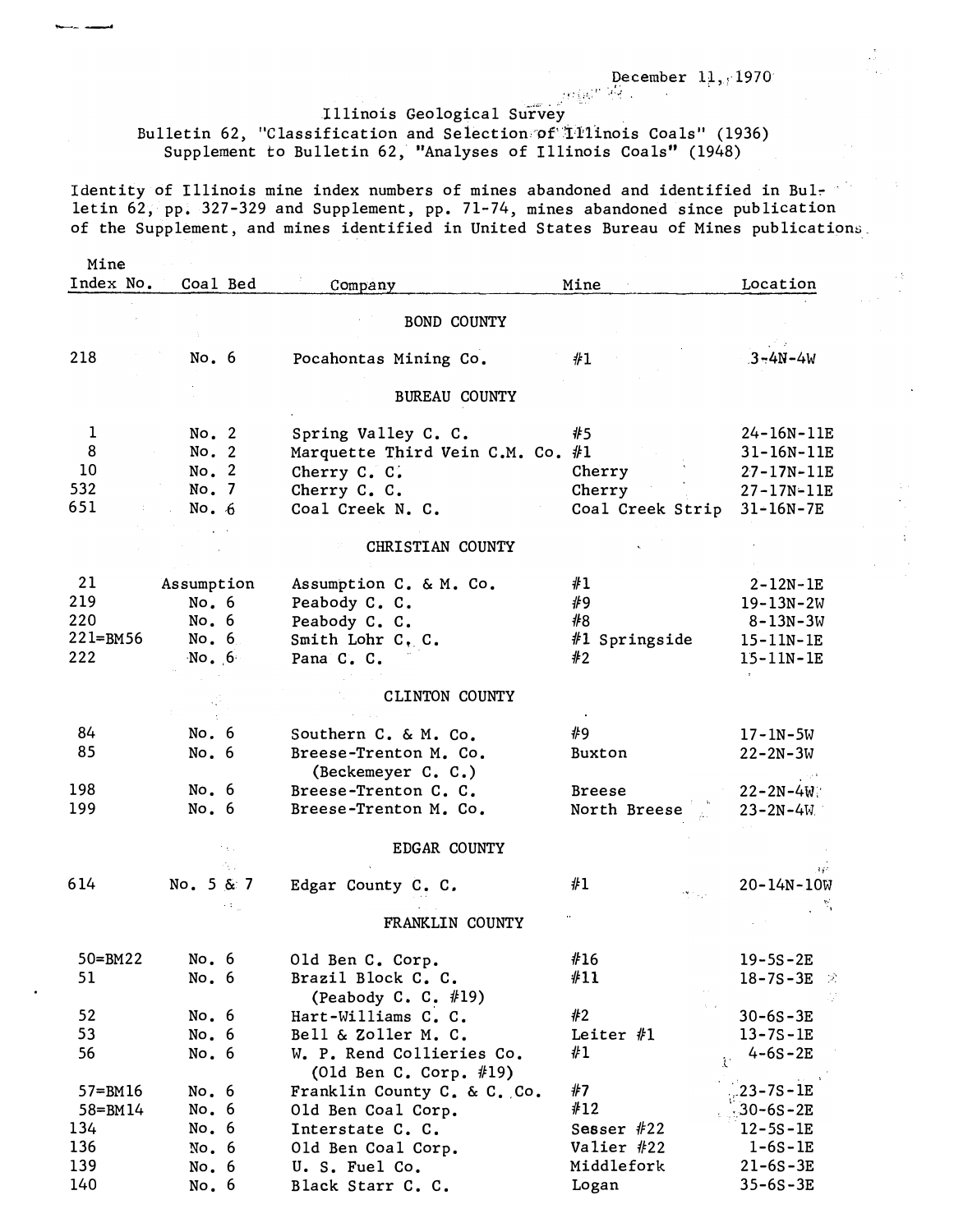| Mine                               |                       |                                                          |                               |                                   |
|------------------------------------|-----------------------|----------------------------------------------------------|-------------------------------|-----------------------------------|
| Index No.                          | Coal Bed              | Company                                                  | Mine                          | Location                          |
|                                    |                       | FRANKLIN COUNTY (Cont'd.)                                |                               |                                   |
| 143=BM66                           | No. 6                 | Old Ben C. Corp.                                         | #8                            | $25 - 7S - 2E$                    |
| 145                                | No. 6                 | Bell & Zoller C. C.                                      | #2                            | $26 - 7S - 1E$                    |
| 147=BM68                           | No. 6                 | Western C. & M. C.                                       | Bush $#2$                     | $31 - 7S - 1E$                    |
| 256<br>$655 = B M 13$              | No. $6$               | Peabody C. C.                                            | #18                           | $8 - 7S - 3E$                     |
| 665                                | No. 6<br>No. 6        | Old Ben C. Corp.                                         | #14                           | $20 - 6S - 2E$                    |
| BM15                               | No. 6                 | Old Ben C. Corp<br>Chi. Wil. & Franklin C. C.            | #14<br>Orient $#1$            | $20 - 6S - 2E$                    |
| <b>BM19</b>                        | No. 6                 | Brewerton C. C.                                          | #21                           | $10 - 7S - 2E$<br>$24 - 7S - 2E$  |
| <b>BM21</b>                        | No. 6                 | Old Ben C. Corp.                                         | #10                           | $24 - 6S - 1E$                    |
| <b>BM64</b>                        | No. 6                 | Old Ben C. Corp.                                         | #11                           | $14 - 6S - 1E$                    |
| <b>BM65</b>                        | No.6                  | Old Ben C. Corp.                                         | #9                            | $20 - 7S - 3E$                    |
| <b>BM67</b>                        | No.6                  | Franklin County C. C.                                    | #5                            | $33 - 7S - 2E$                    |
|                                    |                       | FULTON COUNTY                                            |                               |                                   |
|                                    |                       |                                                          |                               |                                   |
| 28<br>29                           | No. 5<br>No. 5        | Monmouth C. C.                                           | "A"#1                         | $11 - 7N - 4E$                    |
| 30                                 | No. 5                 | Alden C. C.<br>Maplewood C. C.                           | #6<br>#2                      | $27 - 8N - 4E$                    |
| 31                                 | No. 5                 | Big Creek C. C.                                          | #2                            | $15 - 8N - 4E$<br>$16 - 6N - 4E$  |
| 32                                 | No. 5                 | Star C. C.                                               | #1                            | $28 - 7N - 3E$                    |
| 105                                | No. 1                 | Spoon River Colliery C.                                  | Ellisville                    | $28 - 8N - 2E$                    |
| 111                                | No. 5                 | Alden C. C.                                              | #8                            | $3 - 8N - 4E$                     |
| 112                                | No. 5                 | Silver Creek Colliery Co.                                | Silver Creek                  | $4 - 8N - 4E$                     |
| 113                                | No. 5                 | Maplewood C. C.                                          | #1                            | $11 - 8N - 4E$                    |
| 114                                | No. 5                 | Canton C. C.                                             | #1                            | $34 - 8N - 4E$                    |
| 115<br>116                         | No, 5                 | Coal Creek M. C.                                         | Parrville #1                  | $30 - 8N - 3E$                    |
| 118                                | No. 5<br>No. 5        | Simmons C. C.<br>E. G. Bader C. C.                       | Simmons                       | $14 - 7N - 4E$                    |
| 367                                | No. 5                 | Linkenfelter & Sons                                      | Eclipse<br>#1 Drift           | $14 - 3N - 1E$                    |
| 520                                | No. 5                 | Tom Wilson                                               | Wilson                        | $26 - 7N - 3E$<br>$3 - 3N - 2E$   |
|                                    |                       |                                                          |                               |                                   |
|                                    |                       | GALLATIN COUNTY                                          |                               |                                   |
| 47                                 | No. 5                 | Gallatin C. & C. Co.                                     | #1                            | $20 - 9S - 8E$                    |
| 135                                | No. 5                 | Hickory Hill C. C.                                       | Hickory Hill                  | $23 - 9S - 8E$                    |
| 223                                | No. $6$               | Sam Black                                                | Bentley                       | $13 - 10S - 8E$                   |
| 230<br>631                         | No. 5<br>Lower Willis | J. H. Booten                                             | Booten                        | 18-10S-8E                         |
| 640                                | No. 5                 | E. V. Schneider<br>Cedar Hill M. C.                      | E. V. Schneider<br>Cedar Hill | $30 - 10S - 9E$                   |
| 648                                | No. 5                 | Logan Highway C. C.                                      | Hickory Hill                  | $19 - 10S - 9E$<br>$14 - 9S - 8E$ |
| 659                                | No. 5                 | Roy Thurman                                              | Colbert                       | $18 - 10S - 8E$                   |
|                                    |                       |                                                          |                               |                                   |
|                                    |                       | GREENE COUNTY                                            |                               |                                   |
| 329                                | No. 4                 | Greenfield M. C.                                         | Greenfield                    | $27 - 11N - 10W$                  |
| 347                                | No. 4                 | Greene County C. C.                                      | Poli                          | 28-11N-10W                        |
|                                    | зŘ.                   |                                                          |                               |                                   |
|                                    |                       | GRUNDY COUNTY                                            |                               |                                   |
| $\mathbf{5}$                       | No. 2                 | Wilmington Star M. C.                                    | #7                            | $5 - 32N - 8E$                    |
| $\boldsymbol{6}$<br>$\overline{7}$ | No. $2$               | Big Four Wilmington C. C.                                | #6                            | $26 - 33N - 8E$                   |
| 530                                | No. 2<br>No. 6        | Chi., Wil., & Vermilion C. C. $#1$<br>Wright Bros. C. C. | #1 Verona                     | 14-31N-8E                         |
| 625                                | No. 2                 | Morris C. & M. Co.                                       | $#2$ (Morocco)                | 23-32N-6E<br>34-34N-7E            |
| 652                                | No. 6                 | Clark City-Wilmington C. C.                              | Clark City                    | $25 - 31N - 8E$                   |
|                                    |                       |                                                          |                               |                                   |
|                                    |                       |                                                          |                               |                                   |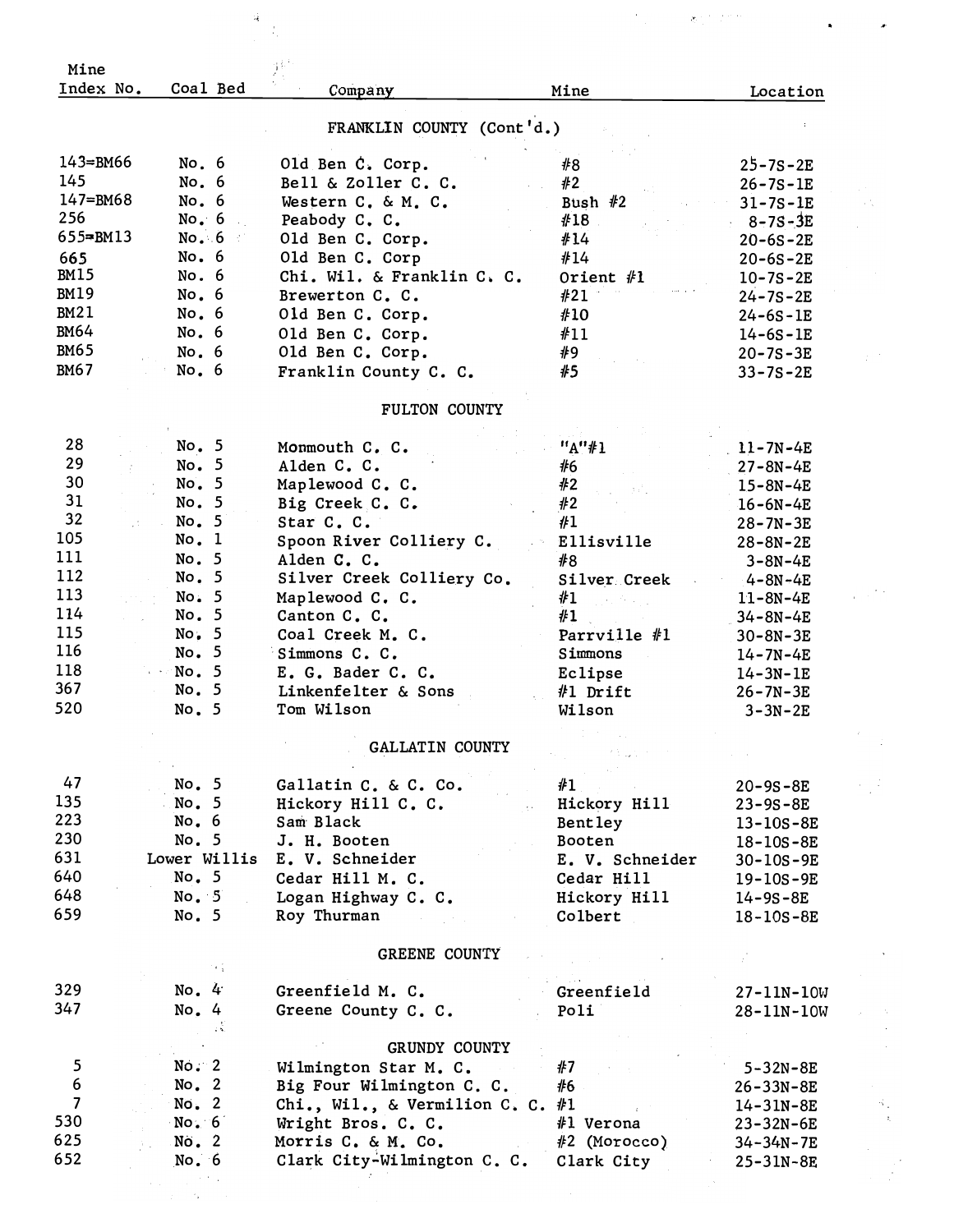| Mine                    |             |                                    |                      |                 |
|-------------------------|-------------|------------------------------------|----------------------|-----------------|
| Index No.               | Coal Bed    | Company                            | <b>Mine</b>          | $\sim$ Location |
|                         |             | HANCOCK COUNTY                     |                      |                 |
| 609                     | No. 2       | Three Counties C. Corp.            |                      | $27 - 3N - 5W$  |
|                         |             | HENRY COUNTY                       |                      |                 |
|                         |             |                                    |                      |                 |
| 232                     | No. 1       | Bugos-White C. C.                  |                      | $13 - 14N - 1E$ |
| 237                     | No. 1       | Warner C. C.                       | Rex                  | $3 - 16N - 1E$  |
| 252                     | No. 1       | Blossomberg C. C.                  | Blossomberg          | $19 - 17N - 1E$ |
| 354                     | No. 1       | Rodamsky and White                 | Local                | $28 - 17N - 2E$ |
| 527                     | No. 6       | W. T. Lamb C. C.                   | Lamb                 | $16 - 15N - 5E$ |
| 619                     | No. 2       | Midland Electric C. C.             | Atkinson Strip       | 36-17N-4E       |
| 635                     | No. 6       | Pettit and Head                    | Pettit and Head      | $9 - 15N - 5E$  |
|                         |             | <b>JACKSON COUNTY</b>              |                      |                 |
| 12                      | Murphysboro | Gus Blair Big Muddy C. C.          | #2                   | $32 - 8S - 2W$  |
| 13                      | Murphysboro | Big Muddy C. & Iron Co.            | #9                   | $34 - 8s - 2W$  |
| 14                      | Murphysboro | Gartside C. C.                     | #4                   | $29 - 8S - 2W$  |
| 15                      | Murphysboro | Big Muddy C. & Iron Co.            | Harrison #10         | $33 - 8S - 2W$  |
| 16                      | Murphysboro | Gus Blair Big Muddy C. C.          | #1                   | $29 - 8S - 2W$  |
| 55                      | No.6        | Muddy Valley C. C.                 | Muddy Valley         | $29 - 7S - 1W$  |
| 183                     | No. 5 & 6   | Union Colliery Co.                 | Kathleen             | $5 - 7S - 1W$   |
| 419                     | No. 6       |                                    | <b>Black Servant</b> | $18 - 7S - 1W$  |
|                         |             | Truax-Traer C. C.                  |                      |                 |
| 602                     | Murphysboro | J. P. Swofford C. C.               | #2                   | $36 - 9S - 1W$  |
| 604                     | Murphysboro | Templeton C. C.                    | Slope                | $16 - 9S - 2W$  |
| 607                     | Murphysboro | Thomas G. Phillips                 | Drift                | $36 - 9S - 1W$  |
|                         |             | <b>JEFFERSON COUNTY</b>            |                      |                 |
| BM 63                   | No. 6       | Illinois C. Corp.                  | #10                  | $15 - 4S - 2E$  |
|                         |             | KNOX COUNTY                        |                      |                 |
|                         |             |                                    |                      |                 |
| 236                     | No. 4       | Adcock M. C.                       | Soperville           | $21 - 12N - 1E$ |
| 355                     | No. 1       | Galesburg M. C.                    | Galesburg            | $16 - 11N - 2E$ |
| 526                     | No.6        | Diehle Mine                        | Diehle               | $29 - 14N - 4E$ |
| 632                     | No. 1       | Knoxville M. C.                    | Knoxville            | $23 - 11N - 2E$ |
|                         |             |                                    |                      |                 |
|                         |             | LA SALLE COUNTY                    |                      |                 |
| $\overline{\mathbf{c}}$ | No. 2       | Oglesby C. C.                      | Oglesby              | $25 - 33N - 1E$ |
| $\mathbf{3}$            | No. 2       | La Salle Carbon C. C.              | La Salle             | $15 - 33N - 1E$ |
| 9                       | No. 2       | Illinois Zinc Co.                  | Black Hollow         | $30 - 33N - 2E$ |
| 99                      | No. 6       |                                    | #3                   | $24 - 31N - 3E$ |
|                         |             | Chi., Wil., & Vermilion C. C.      |                      |                 |
| 102                     | No. 2       | La Salle County Carbon C. C.       | Cedar Point          | $4 - 32N - 1E$  |
| 103                     | No. 2       | Rutland C. C.                      | Rut land             | $18 - 29N - 2E$ |
| 231                     | No. 6       | Matthieson and Hegeler<br>$\sim 3$ | M. and H.            | $14 - 33N - 1E$ |
| 358                     | No. 2       | Peru Deep Vein C. C.               | #3                   | $16 - 33N - 1E$ |
| 370                     | No. 2       | Osage C. C.                        | Osage $#1$           | $14 - 33N - 2E$ |
| 620                     | No.6        | French C. C.                       | Loca <sub>1</sub>    | $3 - 31N - 3E$  |
| 645                     | Spring Lake | Spring Lake C. C.                  | Spring Lake          | $22 - 31N - 3E$ |
| 657                     | No. 2       | McElwain C. C.                     | Echo                 | $8 - 33N - 4E$  |
|                         |             |                                    |                      |                 |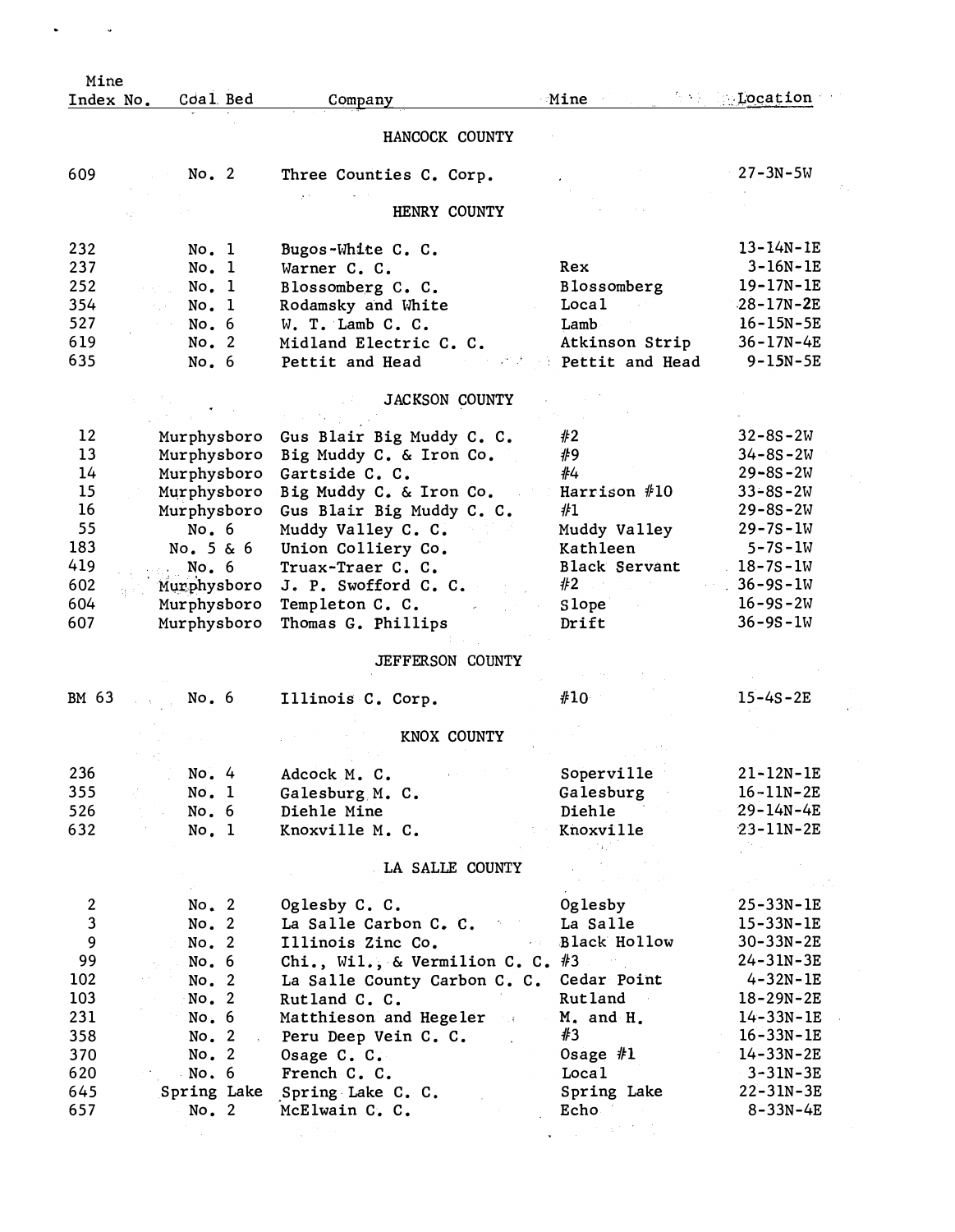| Index No.<br>Coal Bed<br>LIVINGSTON COUNTY<br>215<br>#1<br>$15 - 28N - 5E$<br>No. 6<br>Pontiac C. M. C.<br>216<br>Fairbury<br>$5 - 26N - 6E$<br>No. 6<br>Fairbury C. C.<br>600<br>Fairbury Coop. C. C.<br>$11 - 26N - 6E$<br>No. 6<br>LOGAN COUNTY<br>33<br>No. 5<br>North shaft<br>$30 - 20N - 2W$<br>Latham C. C.<br>$32 - 20N - 2W$<br>No. 5<br>Citizens C. C.<br>Citizens<br>$E1 - Ben$<br>$5 - 19N - 2W$<br>No. 5<br>$E1-B C. C.$<br>MCDONOUGH COUNTY<br>22<br>Shaft<br>$13 - 5N - 4W$<br>No. 2<br>Colchester C. C.<br>213<br>No. 2<br>Elmer Hamilton<br>M. G. Davis<br>$4 - 6N - 4W$<br>MCLEAN COUNTY<br>100<br>No. 2 & 5 McLean County C. C.<br>Bloomington<br>5-23N-2E<br>MACON COUNTY<br>41<br>Niantic<br>No. 5<br>$12 - 16N - 1W$<br>Decatur C. C.<br>42<br>Manufacturers & Consumers C. $#1$<br>No. 5<br>$14 - 16N - 2E$<br>C. (Macon County C. C.)<br>MACOUPIN COUNTY<br>No. 6<br>#3<br>66<br>Superior C. C.<br>$36 - 8N - 7W$<br>67<br>No. 6<br>Glenridge C. C.<br>North<br>$9 - 12N - 6W$<br>State Card<br>68<br>No. 6<br>Consolidated C. C.<br>#15<br>9–7N–6W<br>69<br>No. 6<br>Carlinville C. C.<br>Carlinville<br>$28 - 10N - 7W$<br>185<br>No. 6<br>Chi., Wil., & Franklin C. C. Royal<br>$8 - 12N - 6W$<br>186<br>Empire $#4$<br>Illinois Coal & Coke Co.<br>No. 6<br>$32 - 12N - 6W$<br>187<br>#1<br>Standard Oil Co.<br>No. 6<br>$21 - 10N - 7W$<br>#4<br>188<br>No. 6<br>Superior C. C.<br>$10 - 7N - 7W$<br>189<br>#7<br>No.6<br>Consolidated C. C.<br>$21 - 7N - 6W$<br>190<br>#4<br>No. 6<br>Consolidated C. C.<br>$30 - 7N - 6W$<br>503<br>#2<br>No.6<br>Superior C. C.<br>$6 - 7N - 6W$<br>534=BM31<br>#1<br>No.6<br>Superior C. C.<br>$29 - 8N - 6W$<br>MADISON COUNTY<br>70<br>No. 6<br>#2<br>$34 - 4N - 8W$<br>Madison C. Corp.<br>71<br>#2<br>No. 6<br>Lumaghi C. C.<br>$25 - 3N - 8W$<br>72<br>#1<br>No.6<br>Livingston & Mt. Olive C. C.<br>$16 - 6N - 6W$<br>73<br>#2<br>No.6<br>Mt. Olive & Staunton<br>$10 - 6N - 6W$<br>75<br>#2<br>No. 6<br>Mt. Olive & Staunton C. C.<br>$10 - 6N - 6W$<br>No. 6<br>Madison County<br>Madison County M. C.<br>$10 - 4N - 8W$<br>No. 6<br>Abbey.<br>Abbey C. C.<br>$33 - 3N - 8W$<br>No. 6<br>Bethalto<br>Carlin C. C.<br>$6 - 5N - 8W$<br>No. 6<br>Stiers Bros. Construction Co. Stiers Bros.<br>$31 - 6N - 8W$<br>No.6<br>Chicopee C. C.<br>Troy<br>$9 - 3N - 7W$<br>#3 Cantine<br>$26 - 3N - 8W$<br>No.6<br>Lumabhi C. C. | Mine  |  |         |      |          |
|----------------------------------------------------------------------------------------------------------------------------------------------------------------------------------------------------------------------------------------------------------------------------------------------------------------------------------------------------------------------------------------------------------------------------------------------------------------------------------------------------------------------------------------------------------------------------------------------------------------------------------------------------------------------------------------------------------------------------------------------------------------------------------------------------------------------------------------------------------------------------------------------------------------------------------------------------------------------------------------------------------------------------------------------------------------------------------------------------------------------------------------------------------------------------------------------------------------------------------------------------------------------------------------------------------------------------------------------------------------------------------------------------------------------------------------------------------------------------------------------------------------------------------------------------------------------------------------------------------------------------------------------------------------------------------------------------------------------------------------------------------------------------------------------------------------------------------------------------------------------------------------------------------------------------------------------------------------------------------------------------------------------------------------------------------------------------------------------------------------------------------------------------------------------------------------------------------------------------------------------------------------------------------------------------------------------------------------------------------------------------------------------------|-------|--|---------|------|----------|
|                                                                                                                                                                                                                                                                                                                                                                                                                                                                                                                                                                                                                                                                                                                                                                                                                                                                                                                                                                                                                                                                                                                                                                                                                                                                                                                                                                                                                                                                                                                                                                                                                                                                                                                                                                                                                                                                                                                                                                                                                                                                                                                                                                                                                                                                                                                                                                                                    |       |  | Company | Mine | Location |
|                                                                                                                                                                                                                                                                                                                                                                                                                                                                                                                                                                                                                                                                                                                                                                                                                                                                                                                                                                                                                                                                                                                                                                                                                                                                                                                                                                                                                                                                                                                                                                                                                                                                                                                                                                                                                                                                                                                                                                                                                                                                                                                                                                                                                                                                                                                                                                                                    |       |  |         |      |          |
|                                                                                                                                                                                                                                                                                                                                                                                                                                                                                                                                                                                                                                                                                                                                                                                                                                                                                                                                                                                                                                                                                                                                                                                                                                                                                                                                                                                                                                                                                                                                                                                                                                                                                                                                                                                                                                                                                                                                                                                                                                                                                                                                                                                                                                                                                                                                                                                                    |       |  |         |      |          |
|                                                                                                                                                                                                                                                                                                                                                                                                                                                                                                                                                                                                                                                                                                                                                                                                                                                                                                                                                                                                                                                                                                                                                                                                                                                                                                                                                                                                                                                                                                                                                                                                                                                                                                                                                                                                                                                                                                                                                                                                                                                                                                                                                                                                                                                                                                                                                                                                    |       |  |         |      |          |
|                                                                                                                                                                                                                                                                                                                                                                                                                                                                                                                                                                                                                                                                                                                                                                                                                                                                                                                                                                                                                                                                                                                                                                                                                                                                                                                                                                                                                                                                                                                                                                                                                                                                                                                                                                                                                                                                                                                                                                                                                                                                                                                                                                                                                                                                                                                                                                                                    |       |  |         |      |          |
|                                                                                                                                                                                                                                                                                                                                                                                                                                                                                                                                                                                                                                                                                                                                                                                                                                                                                                                                                                                                                                                                                                                                                                                                                                                                                                                                                                                                                                                                                                                                                                                                                                                                                                                                                                                                                                                                                                                                                                                                                                                                                                                                                                                                                                                                                                                                                                                                    |       |  |         |      |          |
|                                                                                                                                                                                                                                                                                                                                                                                                                                                                                                                                                                                                                                                                                                                                                                                                                                                                                                                                                                                                                                                                                                                                                                                                                                                                                                                                                                                                                                                                                                                                                                                                                                                                                                                                                                                                                                                                                                                                                                                                                                                                                                                                                                                                                                                                                                                                                                                                    |       |  |         |      |          |
|                                                                                                                                                                                                                                                                                                                                                                                                                                                                                                                                                                                                                                                                                                                                                                                                                                                                                                                                                                                                                                                                                                                                                                                                                                                                                                                                                                                                                                                                                                                                                                                                                                                                                                                                                                                                                                                                                                                                                                                                                                                                                                                                                                                                                                                                                                                                                                                                    |       |  |         |      |          |
|                                                                                                                                                                                                                                                                                                                                                                                                                                                                                                                                                                                                                                                                                                                                                                                                                                                                                                                                                                                                                                                                                                                                                                                                                                                                                                                                                                                                                                                                                                                                                                                                                                                                                                                                                                                                                                                                                                                                                                                                                                                                                                                                                                                                                                                                                                                                                                                                    | 109   |  |         |      |          |
|                                                                                                                                                                                                                                                                                                                                                                                                                                                                                                                                                                                                                                                                                                                                                                                                                                                                                                                                                                                                                                                                                                                                                                                                                                                                                                                                                                                                                                                                                                                                                                                                                                                                                                                                                                                                                                                                                                                                                                                                                                                                                                                                                                                                                                                                                                                                                                                                    | 639   |  |         |      |          |
|                                                                                                                                                                                                                                                                                                                                                                                                                                                                                                                                                                                                                                                                                                                                                                                                                                                                                                                                                                                                                                                                                                                                                                                                                                                                                                                                                                                                                                                                                                                                                                                                                                                                                                                                                                                                                                                                                                                                                                                                                                                                                                                                                                                                                                                                                                                                                                                                    |       |  |         |      |          |
|                                                                                                                                                                                                                                                                                                                                                                                                                                                                                                                                                                                                                                                                                                                                                                                                                                                                                                                                                                                                                                                                                                                                                                                                                                                                                                                                                                                                                                                                                                                                                                                                                                                                                                                                                                                                                                                                                                                                                                                                                                                                                                                                                                                                                                                                                                                                                                                                    |       |  |         |      |          |
|                                                                                                                                                                                                                                                                                                                                                                                                                                                                                                                                                                                                                                                                                                                                                                                                                                                                                                                                                                                                                                                                                                                                                                                                                                                                                                                                                                                                                                                                                                                                                                                                                                                                                                                                                                                                                                                                                                                                                                                                                                                                                                                                                                                                                                                                                                                                                                                                    |       |  |         |      |          |
|                                                                                                                                                                                                                                                                                                                                                                                                                                                                                                                                                                                                                                                                                                                                                                                                                                                                                                                                                                                                                                                                                                                                                                                                                                                                                                                                                                                                                                                                                                                                                                                                                                                                                                                                                                                                                                                                                                                                                                                                                                                                                                                                                                                                                                                                                                                                                                                                    |       |  |         |      |          |
|                                                                                                                                                                                                                                                                                                                                                                                                                                                                                                                                                                                                                                                                                                                                                                                                                                                                                                                                                                                                                                                                                                                                                                                                                                                                                                                                                                                                                                                                                                                                                                                                                                                                                                                                                                                                                                                                                                                                                                                                                                                                                                                                                                                                                                                                                                                                                                                                    |       |  |         |      |          |
|                                                                                                                                                                                                                                                                                                                                                                                                                                                                                                                                                                                                                                                                                                                                                                                                                                                                                                                                                                                                                                                                                                                                                                                                                                                                                                                                                                                                                                                                                                                                                                                                                                                                                                                                                                                                                                                                                                                                                                                                                                                                                                                                                                                                                                                                                                                                                                                                    |       |  |         |      |          |
|                                                                                                                                                                                                                                                                                                                                                                                                                                                                                                                                                                                                                                                                                                                                                                                                                                                                                                                                                                                                                                                                                                                                                                                                                                                                                                                                                                                                                                                                                                                                                                                                                                                                                                                                                                                                                                                                                                                                                                                                                                                                                                                                                                                                                                                                                                                                                                                                    |       |  |         |      |          |
|                                                                                                                                                                                                                                                                                                                                                                                                                                                                                                                                                                                                                                                                                                                                                                                                                                                                                                                                                                                                                                                                                                                                                                                                                                                                                                                                                                                                                                                                                                                                                                                                                                                                                                                                                                                                                                                                                                                                                                                                                                                                                                                                                                                                                                                                                                                                                                                                    |       |  |         |      |          |
|                                                                                                                                                                                                                                                                                                                                                                                                                                                                                                                                                                                                                                                                                                                                                                                                                                                                                                                                                                                                                                                                                                                                                                                                                                                                                                                                                                                                                                                                                                                                                                                                                                                                                                                                                                                                                                                                                                                                                                                                                                                                                                                                                                                                                                                                                                                                                                                                    |       |  |         |      |          |
|                                                                                                                                                                                                                                                                                                                                                                                                                                                                                                                                                                                                                                                                                                                                                                                                                                                                                                                                                                                                                                                                                                                                                                                                                                                                                                                                                                                                                                                                                                                                                                                                                                                                                                                                                                                                                                                                                                                                                                                                                                                                                                                                                                                                                                                                                                                                                                                                    |       |  |         |      |          |
|                                                                                                                                                                                                                                                                                                                                                                                                                                                                                                                                                                                                                                                                                                                                                                                                                                                                                                                                                                                                                                                                                                                                                                                                                                                                                                                                                                                                                                                                                                                                                                                                                                                                                                                                                                                                                                                                                                                                                                                                                                                                                                                                                                                                                                                                                                                                                                                                    |       |  |         |      |          |
|                                                                                                                                                                                                                                                                                                                                                                                                                                                                                                                                                                                                                                                                                                                                                                                                                                                                                                                                                                                                                                                                                                                                                                                                                                                                                                                                                                                                                                                                                                                                                                                                                                                                                                                                                                                                                                                                                                                                                                                                                                                                                                                                                                                                                                                                                                                                                                                                    |       |  |         |      |          |
|                                                                                                                                                                                                                                                                                                                                                                                                                                                                                                                                                                                                                                                                                                                                                                                                                                                                                                                                                                                                                                                                                                                                                                                                                                                                                                                                                                                                                                                                                                                                                                                                                                                                                                                                                                                                                                                                                                                                                                                                                                                                                                                                                                                                                                                                                                                                                                                                    |       |  |         |      |          |
|                                                                                                                                                                                                                                                                                                                                                                                                                                                                                                                                                                                                                                                                                                                                                                                                                                                                                                                                                                                                                                                                                                                                                                                                                                                                                                                                                                                                                                                                                                                                                                                                                                                                                                                                                                                                                                                                                                                                                                                                                                                                                                                                                                                                                                                                                                                                                                                                    |       |  |         |      |          |
|                                                                                                                                                                                                                                                                                                                                                                                                                                                                                                                                                                                                                                                                                                                                                                                                                                                                                                                                                                                                                                                                                                                                                                                                                                                                                                                                                                                                                                                                                                                                                                                                                                                                                                                                                                                                                                                                                                                                                                                                                                                                                                                                                                                                                                                                                                                                                                                                    |       |  |         |      |          |
|                                                                                                                                                                                                                                                                                                                                                                                                                                                                                                                                                                                                                                                                                                                                                                                                                                                                                                                                                                                                                                                                                                                                                                                                                                                                                                                                                                                                                                                                                                                                                                                                                                                                                                                                                                                                                                                                                                                                                                                                                                                                                                                                                                                                                                                                                                                                                                                                    |       |  |         |      |          |
|                                                                                                                                                                                                                                                                                                                                                                                                                                                                                                                                                                                                                                                                                                                                                                                                                                                                                                                                                                                                                                                                                                                                                                                                                                                                                                                                                                                                                                                                                                                                                                                                                                                                                                                                                                                                                                                                                                                                                                                                                                                                                                                                                                                                                                                                                                                                                                                                    |       |  |         |      |          |
|                                                                                                                                                                                                                                                                                                                                                                                                                                                                                                                                                                                                                                                                                                                                                                                                                                                                                                                                                                                                                                                                                                                                                                                                                                                                                                                                                                                                                                                                                                                                                                                                                                                                                                                                                                                                                                                                                                                                                                                                                                                                                                                                                                                                                                                                                                                                                                                                    |       |  |         |      |          |
|                                                                                                                                                                                                                                                                                                                                                                                                                                                                                                                                                                                                                                                                                                                                                                                                                                                                                                                                                                                                                                                                                                                                                                                                                                                                                                                                                                                                                                                                                                                                                                                                                                                                                                                                                                                                                                                                                                                                                                                                                                                                                                                                                                                                                                                                                                                                                                                                    |       |  |         |      |          |
|                                                                                                                                                                                                                                                                                                                                                                                                                                                                                                                                                                                                                                                                                                                                                                                                                                                                                                                                                                                                                                                                                                                                                                                                                                                                                                                                                                                                                                                                                                                                                                                                                                                                                                                                                                                                                                                                                                                                                                                                                                                                                                                                                                                                                                                                                                                                                                                                    |       |  |         |      |          |
|                                                                                                                                                                                                                                                                                                                                                                                                                                                                                                                                                                                                                                                                                                                                                                                                                                                                                                                                                                                                                                                                                                                                                                                                                                                                                                                                                                                                                                                                                                                                                                                                                                                                                                                                                                                                                                                                                                                                                                                                                                                                                                                                                                                                                                                                                                                                                                                                    |       |  |         |      |          |
|                                                                                                                                                                                                                                                                                                                                                                                                                                                                                                                                                                                                                                                                                                                                                                                                                                                                                                                                                                                                                                                                                                                                                                                                                                                                                                                                                                                                                                                                                                                                                                                                                                                                                                                                                                                                                                                                                                                                                                                                                                                                                                                                                                                                                                                                                                                                                                                                    |       |  |         |      |          |
|                                                                                                                                                                                                                                                                                                                                                                                                                                                                                                                                                                                                                                                                                                                                                                                                                                                                                                                                                                                                                                                                                                                                                                                                                                                                                                                                                                                                                                                                                                                                                                                                                                                                                                                                                                                                                                                                                                                                                                                                                                                                                                                                                                                                                                                                                                                                                                                                    |       |  |         |      |          |
|                                                                                                                                                                                                                                                                                                                                                                                                                                                                                                                                                                                                                                                                                                                                                                                                                                                                                                                                                                                                                                                                                                                                                                                                                                                                                                                                                                                                                                                                                                                                                                                                                                                                                                                                                                                                                                                                                                                                                                                                                                                                                                                                                                                                                                                                                                                                                                                                    |       |  |         |      |          |
|                                                                                                                                                                                                                                                                                                                                                                                                                                                                                                                                                                                                                                                                                                                                                                                                                                                                                                                                                                                                                                                                                                                                                                                                                                                                                                                                                                                                                                                                                                                                                                                                                                                                                                                                                                                                                                                                                                                                                                                                                                                                                                                                                                                                                                                                                                                                                                                                    |       |  |         |      |          |
|                                                                                                                                                                                                                                                                                                                                                                                                                                                                                                                                                                                                                                                                                                                                                                                                                                                                                                                                                                                                                                                                                                                                                                                                                                                                                                                                                                                                                                                                                                                                                                                                                                                                                                                                                                                                                                                                                                                                                                                                                                                                                                                                                                                                                                                                                                                                                                                                    |       |  |         |      |          |
|                                                                                                                                                                                                                                                                                                                                                                                                                                                                                                                                                                                                                                                                                                                                                                                                                                                                                                                                                                                                                                                                                                                                                                                                                                                                                                                                                                                                                                                                                                                                                                                                                                                                                                                                                                                                                                                                                                                                                                                                                                                                                                                                                                                                                                                                                                                                                                                                    |       |  |         |      |          |
|                                                                                                                                                                                                                                                                                                                                                                                                                                                                                                                                                                                                                                                                                                                                                                                                                                                                                                                                                                                                                                                                                                                                                                                                                                                                                                                                                                                                                                                                                                                                                                                                                                                                                                                                                                                                                                                                                                                                                                                                                                                                                                                                                                                                                                                                                                                                                                                                    |       |  |         |      |          |
|                                                                                                                                                                                                                                                                                                                                                                                                                                                                                                                                                                                                                                                                                                                                                                                                                                                                                                                                                                                                                                                                                                                                                                                                                                                                                                                                                                                                                                                                                                                                                                                                                                                                                                                                                                                                                                                                                                                                                                                                                                                                                                                                                                                                                                                                                                                                                                                                    |       |  |         |      |          |
|                                                                                                                                                                                                                                                                                                                                                                                                                                                                                                                                                                                                                                                                                                                                                                                                                                                                                                                                                                                                                                                                                                                                                                                                                                                                                                                                                                                                                                                                                                                                                                                                                                                                                                                                                                                                                                                                                                                                                                                                                                                                                                                                                                                                                                                                                                                                                                                                    |       |  |         |      |          |
|                                                                                                                                                                                                                                                                                                                                                                                                                                                                                                                                                                                                                                                                                                                                                                                                                                                                                                                                                                                                                                                                                                                                                                                                                                                                                                                                                                                                                                                                                                                                                                                                                                                                                                                                                                                                                                                                                                                                                                                                                                                                                                                                                                                                                                                                                                                                                                                                    |       |  |         |      |          |
|                                                                                                                                                                                                                                                                                                                                                                                                                                                                                                                                                                                                                                                                                                                                                                                                                                                                                                                                                                                                                                                                                                                                                                                                                                                                                                                                                                                                                                                                                                                                                                                                                                                                                                                                                                                                                                                                                                                                                                                                                                                                                                                                                                                                                                                                                                                                                                                                    |       |  |         |      |          |
|                                                                                                                                                                                                                                                                                                                                                                                                                                                                                                                                                                                                                                                                                                                                                                                                                                                                                                                                                                                                                                                                                                                                                                                                                                                                                                                                                                                                                                                                                                                                                                                                                                                                                                                                                                                                                                                                                                                                                                                                                                                                                                                                                                                                                                                                                                                                                                                                    | 191   |  |         |      |          |
|                                                                                                                                                                                                                                                                                                                                                                                                                                                                                                                                                                                                                                                                                                                                                                                                                                                                                                                                                                                                                                                                                                                                                                                                                                                                                                                                                                                                                                                                                                                                                                                                                                                                                                                                                                                                                                                                                                                                                                                                                                                                                                                                                                                                                                                                                                                                                                                                    | 192   |  |         |      |          |
|                                                                                                                                                                                                                                                                                                                                                                                                                                                                                                                                                                                                                                                                                                                                                                                                                                                                                                                                                                                                                                                                                                                                                                                                                                                                                                                                                                                                                                                                                                                                                                                                                                                                                                                                                                                                                                                                                                                                                                                                                                                                                                                                                                                                                                                                                                                                                                                                    | 627   |  |         |      |          |
|                                                                                                                                                                                                                                                                                                                                                                                                                                                                                                                                                                                                                                                                                                                                                                                                                                                                                                                                                                                                                                                                                                                                                                                                                                                                                                                                                                                                                                                                                                                                                                                                                                                                                                                                                                                                                                                                                                                                                                                                                                                                                                                                                                                                                                                                                                                                                                                                    | 629   |  |         |      |          |
|                                                                                                                                                                                                                                                                                                                                                                                                                                                                                                                                                                                                                                                                                                                                                                                                                                                                                                                                                                                                                                                                                                                                                                                                                                                                                                                                                                                                                                                                                                                                                                                                                                                                                                                                                                                                                                                                                                                                                                                                                                                                                                                                                                                                                                                                                                                                                                                                    | 644   |  |         |      |          |
|                                                                                                                                                                                                                                                                                                                                                                                                                                                                                                                                                                                                                                                                                                                                                                                                                                                                                                                                                                                                                                                                                                                                                                                                                                                                                                                                                                                                                                                                                                                                                                                                                                                                                                                                                                                                                                                                                                                                                                                                                                                                                                                                                                                                                                                                                                                                                                                                    | BM 40 |  |         |      |          |

 $\ddot{\phantom{0}}$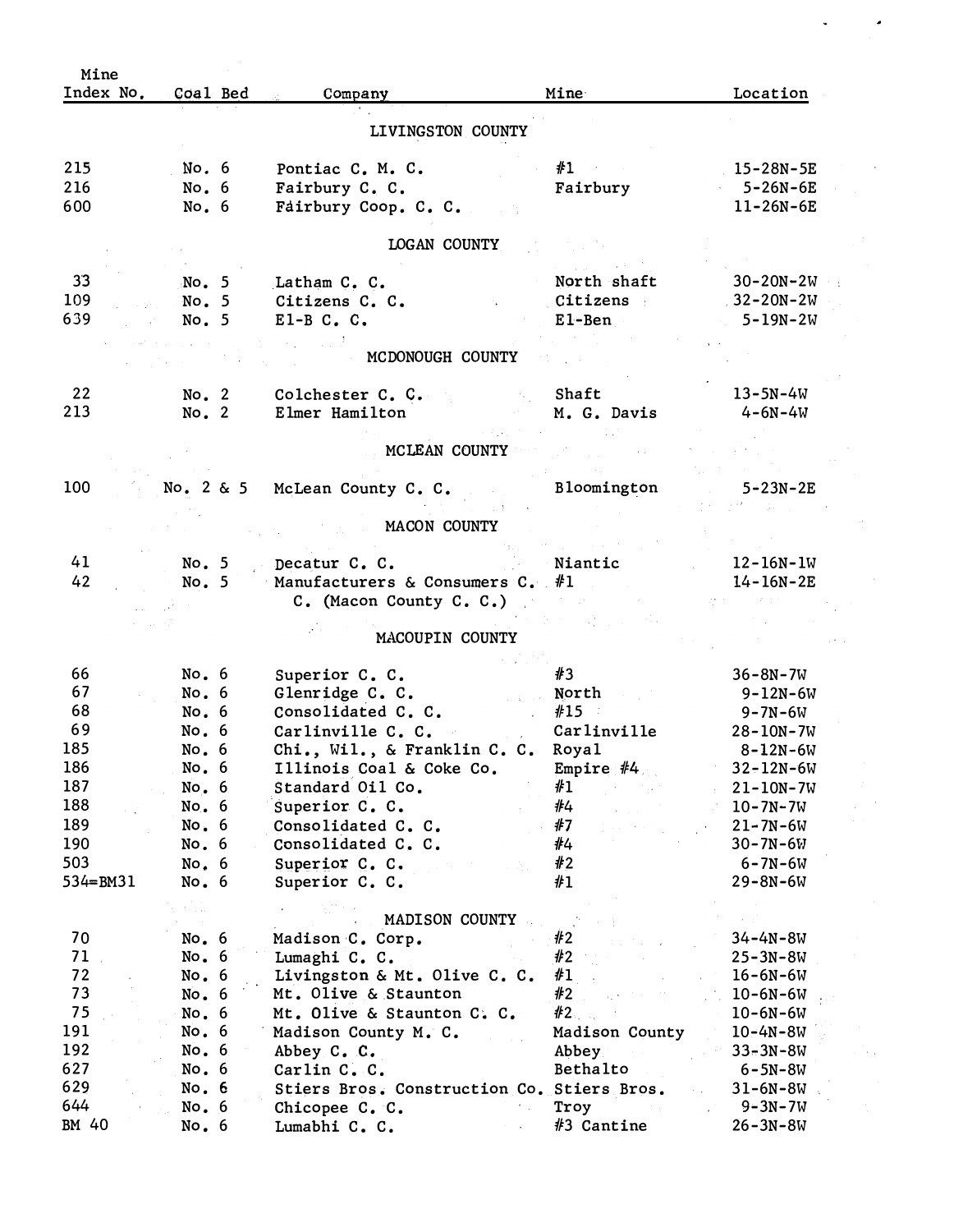|                   |          |                            |               | 125 - 126 - 12<br>$\sim 10^{11}$ |
|-------------------|----------|----------------------------|---------------|----------------------------------|
|                   |          |                            |               |                                  |
| Mine<br>Index No. | Coal Bed | Company                    | Mine          | Location                         |
|                   |          |                            | 44            |                                  |
|                   |          | MARION COUNTY              |               |                                  |
| 87                | No. 6    | Odin C. C.                 | 0din          | $13 - 2N - 1E$                   |
| 206               | No. 6    | Chicago, Sandoval C. C.    | #2            | $17 - 2N - 1E$                   |
| 207               | No.6     | Marion County C. C.        | Glen Ridge    | 31-2N-1E                         |
|                   |          |                            |               |                                  |
|                   |          | MARSHALL COUNTY            |               |                                  |
|                   |          |                            |               |                                  |
| 4                 | No. 2    | Wenona C. C.               | Wenona        | $24 - 30N - 1E$                  |
| 11                | No. 2    | Toluca C. C.               | $#1$ and $#2$ | $^{2}8 - 29N - 1E$               |
| 360               | No. 7    | Lopeman and Butler         |               | $34 - 12N - 9E$                  |
| 361               | No. 7    | $E. L.$ Colwell            |               | $35 - 13N - 9E$                  |
| 362               | No. 7    | Spar and Reed              | Sparland      | $15 - 12N - 9E$                  |
| 363               | No. 7    | Tony Turk                  |               | $2 - 12N - 9E$                   |
| 364               | No. 7    | Bartol Biwar               |               | $14 - 12N - 9E$                  |
| 365               | No. 7    | Callear and Pitcher        |               | 34-12N-9E                        |
|                   |          | MENARD COUNTY              |               |                                  |
|                   |          |                            |               |                                  |
| 34                | No. 5    | Wabash C. C.               | #2            | $36 - 18N - 6W$                  |
| 531               | No. 5    | Greenview M. C.            | Greenview     | $36 - 19N - 6W$                  |
| 612               | No. 5    | Johnson Valley C. C.       | #1            | $26 - 19N - 5W$                  |
|                   |          |                            |               |                                  |
|                   |          | MERCER COUNTY              |               |                                  |
|                   |          |                            |               |                                  |
| 17                | No. 1    | Coal Valley C. C.          | #2            | $4 - 15N - 1W$                   |
| 18                | No. 1    | Coal Valley C. C.          | #3            | $27 - 15N - 2W$                  |
| 19                | No. 1    | Alden C. C.                | #7            | $27 - 15N - 2W$                  |
| 233               | No. 1    | W. P. Williams             | Martin        | $32 - 14N - 2W$                  |
| 356               | No. 1    | Black Diamond C. C.        | Black Diamond | $2 - 14N - 2W$                   |
|                   |          | MONTGOMERY COUNTY          |               |                                  |
|                   |          |                            |               |                                  |
| 76=BM45           | No. $6$  | Cosgrove Meehan C. C.      | . #5          | $22 - 7N - 4W$                   |
| 194               | No. 6    | Indiana and Illinois C. C. | #10           | $10 - 10N - 2W$                  |
| 195               | No.6     | Illinois C. C.             | Nokomis $#1$  | $27 - 10N - 2W$                  |
|                   |          | (Nokomis C. C., Reliance)  |               |                                  |
| 196               | No.6     | Indiana and Illinois C. C. | #12           | $6 - 9N - 2W$                    |
| 197               | No. 6    | Indiana and Illinois C. C. | #11           | $5 - 8N - 3W$                    |
|                   |          |                            |               |                                  |
|                   |          | MOULTRIE COUNTY            |               |                                  |
|                   |          |                            |               |                                  |
| 336               | No.6     | Lovington C. C.            | Lovington     | 27-15N-5E                        |
|                   |          | PEORIA COUNTY              |               |                                  |
|                   |          |                            |               |                                  |
| 25 <sub>1</sub>   | No. 5    | Clark C. C.                | #2            | $10 - 8N - 7E$                   |
| 26                | No. 5    | Crescent C. C.             | Crescent $#1$ | $12 - 8N - 7E$                   |
| 106               | No. 5    | M. E. Case                 | LeMarsh $#1$  | 8-7N-7E                          |
| 107               | No. 5    | Newsam Bros. C. C.         | Glasford $#4$ | 28-7N-6E                         |
| $348 = BM3$       | No. 5    | Dorthel C. C.              | #1            | $10 - 8N - 6E$                   |
| 349               | No. 5    | Pocahontas C. C.           | Mapleton      | $30 - 7N - 7E$                   |
| 601               | No. 5    | Crescent M. C.             | #6            | $8 - 7N - 7E$                    |
| BM <sub>2</sub>   | No. 5    | Colliers' Coop. C. C.      | Colliers'     | $26 - 8N - 7E$                   |
|                   |          |                            |               |                                  |
|                   |          |                            |               |                                  |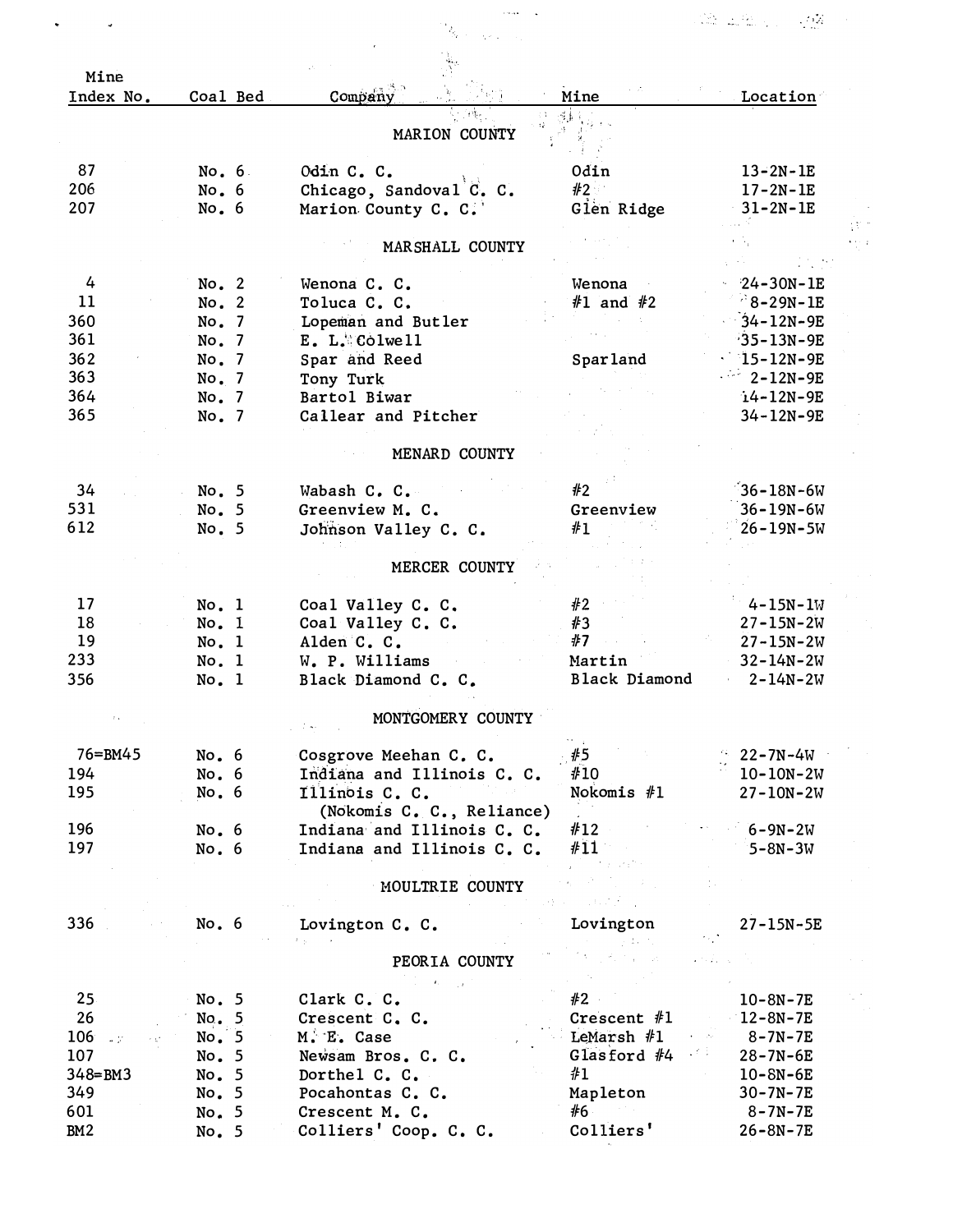| Mine        |          |                              |                         |                |
|-------------|----------|------------------------------|-------------------------|----------------|
| Index No.   | Coal Bed | Company                      | Mine                    | Location       |
|             |          | PERRY COUNTY                 |                         |                |
|             |          |                              |                         |                |
| $54 = BM61$ | No.6     | Paradise C. C.               | Paradise                | $15 - 6S - 1W$ |
| 88          | No. 6    | Willisville C. & M. C.       | #1                      | $30 - 6S - 4W$ |
| 89          | No. 6    | Brilliant C. & C. Co.        | Horn                    | $19 - 6S - 1W$ |
| 90          | No. 6    | Ritchey C. C.                | #1                      | $23 - 5S - 3W$ |
|             |          | (Pinckneyville M. C. #5)     |                         |                |
| 175         | No. 6    | Victory Collieries Co.       | #1                      | $20 - 4s - 1W$ |
| 176         | No. 6    | Perry C. C.                  | Perry County            | $18 - 4S - 4W$ |
| 178         | No. 6    | Bailey Bros. C. C.           | Diamond                 | $30 - 5S - 1W$ |
| 179         | No.6     | Kanawha Fuel Co.             | Old Abe                 | $32 - 5S - 1W$ |
| 180=BM29    | No. 6    | Peabody C. C.                | Majestic                | $23 - 65 - 1W$ |
| 182         | No. 6    | Brewerton C. C.              | #44                     | $5 - 6S - 4W$  |
| 184         | No.6     | Willis C. & M. C.            | Willis $#8$             | $30 - 6S - 4W$ |
| 622         | No. 6    | United Electric              | Fidelity $#1$           | $21 - 6S - 2W$ |
| 623         | No. 6    | Truax-Traer Coal Co.         | Pyramid                 | $36 - 5S - 3W$ |
| 633         | No. 6    | Peabody C. C.                | Gayle $#15$             | $32 - 5S - 1W$ |
| <b>BM73</b> | No.6     | Security C. & M. C.          | Security                | $29 - 6S - 1W$ |
|             |          |                              |                         |                |
|             |          | RANDOLPH COUNTY              |                         |                |
|             |          |                              |                         |                |
| 83          | No. 6    | Moffet C. C.                 | #1                      | $8 - 5S - 5W$  |
| 208         | No. 6    | Madison C. Corp.             | Crystal                 | $5 - 4S - 5W$  |
| 209         | No. 6    | Illinois Fuel Co.            | #4                      | $16 - 5S - 5W$ |
| 210         | No.6     | Willis C. & M. C.            | #6                      | $14 - 6S - 5W$ |
| 229         | No. 5    | Willis C. & M. C.            | #9<br>35.00             | $11 - 6S - 5W$ |
| 337         | No. 5    | Stanway                      | Stanway                 | $35 - 5S - 6W$ |
| 613         | No.6     | Illinois Missouri C. C.      | Wilson                  | $1 - 5S - 6W$  |
| 630         | No.6     | Welshan and West C. C.       |                         | $15 - 5S - 6W$ |
| 654         | No. 6    | St. Louis C. C.              | Florida                 | $10 - 4s - 5W$ |
|             |          | ROCK ISLAND COUNTY           |                         |                |
|             |          |                              |                         |                |
| 234         | No. 1    | Price M. Co.                 | Section 1               | $1 - 16N - 1W$ |
|             |          |                              |                         |                |
|             |          | ST. CLAIR COUNTY             |                         |                |
| 78          | No. 6    | Superior C. & M. C.          | Superior                | $1 - 1N - 9W$  |
| 79          | No. 6    | Southern C. & M. C.          | #8                      | $17 - 1N - 7W$ |
| 80          | No. 6    | Borders C. C.                | Borders #1              | $27 - 35 - 6W$ |
| 81          | No. 6    | Joseph Taylor C. C.          | Taylor                  | $24 - 2N - 8W$ |
| 82          | No. 6    | St. Louis and O'Fallon C. C. | #2 Black Eagle          | $33 - 2N - 8W$ |
| 200         | No. 6    | Premier C. M. C.             | Premier                 |                |
| 201         | No. 6    | Consolidated C. C.           | #17                     | $30 - 2N - 6W$ |
| 203         |          |                              |                         | $10 - 2N - 8W$ |
|             | No. 6    | Southern C. & Coke M. C.     | Little Oak $#7$         | $18 - 1N - 7W$ |
| 205         | No. 6    | Egyptian C. & M. C.          | #1                      | $36 - 35 - 6W$ |
| 626         | No.6     | Prairie C. C.                | Prairie                 | $27 - 2N - 8W$ |
| 628         | No. 6    | Ed Lill                      | Lill                    | $2 - 1S - 9W$  |
| 650         | No.6     | Vinegar Hill C. C.           | Vinegar Hill            | $2 - 3S - 7W$  |
|             |          | SALINE COUNTY                |                         |                |
|             |          |                              |                         |                |
| 43          | No. 5    |                              | #9                      |                |
| 44          |          | O'Gara C. C.                 |                         | $21 - 9S - 6E$ |
|             | No. 5    | Peabody C. C.                | #43<br>$($ old mine $)$ | $17 - 9S - 6E$ |
| 45          | No. 5    | Wasson C. C.                 | #1                      | $36 - 8S - 6E$ |

 $\hat{\mathbf{v}}$ 

 $\ddot{\phantom{1}}$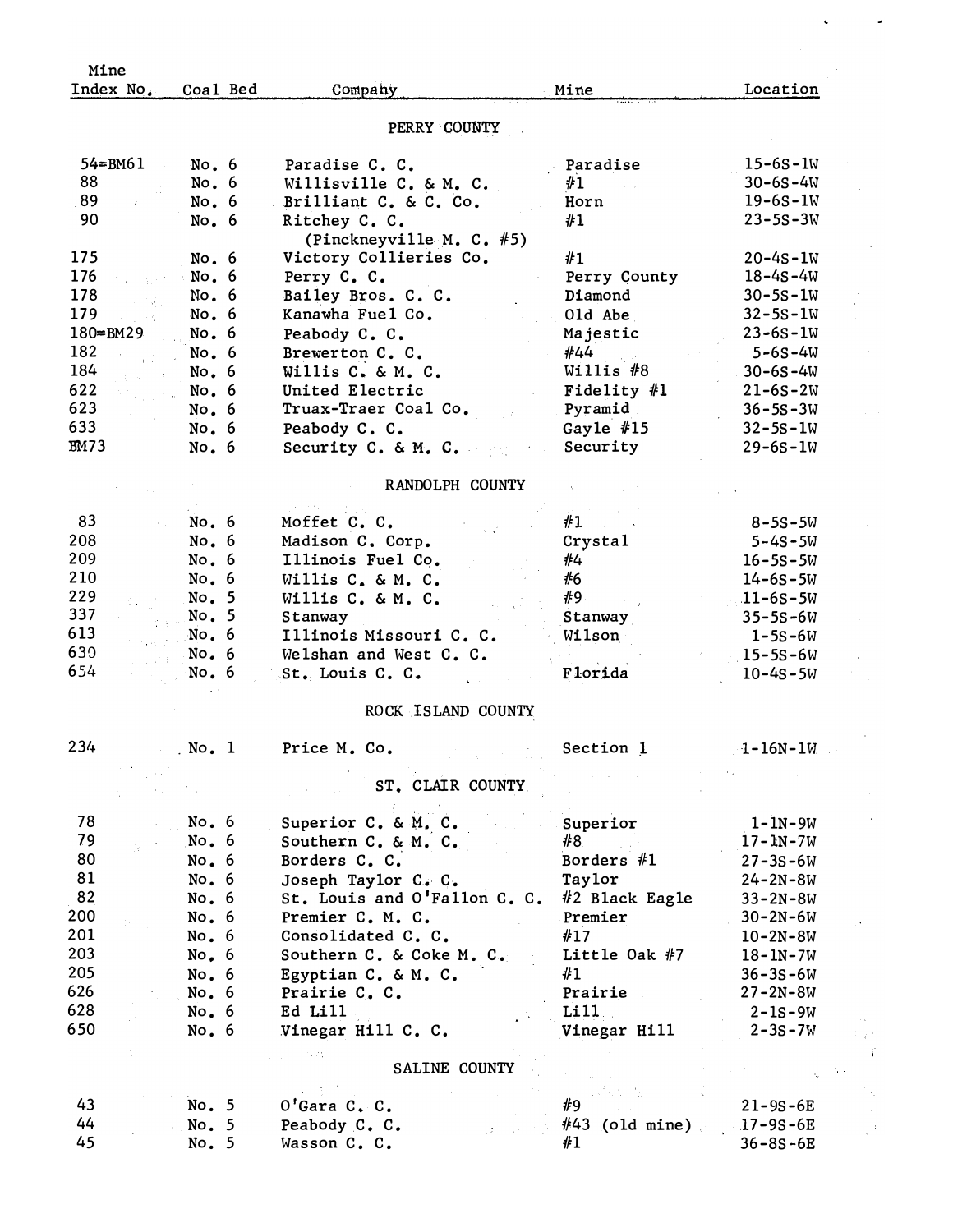| Mine                       |             |                                                 |                                                                     |                 |
|----------------------------|-------------|-------------------------------------------------|---------------------------------------------------------------------|-----------------|
| Index No.                  | Coal Bed    | Company                                         | Mine                                                                | Location        |
|                            |             | SALINE COUNTY (cont'd)                          | <b>SALE</b>                                                         |                 |
| 46                         | No. 5       | Eldorado C. & M. C.                             | #1                                                                  | $15 - 8S - 7E$  |
| 48                         | No. 5       | O'Gara C. C.                                    | ∦7                                                                  | $36 - 9S - 5E$  |
| $49 = BM8$                 | No. 5       | Peabody C. C.                                   | #46                                                                 | $34 - 8s - 7E$  |
|                            |             | (Harrisburg Southern C.C.)                      |                                                                     |                 |
| 124                        | No. 5       | Peabody C. C.                                   | Harco $#47$                                                         | $27 - 8S - 5E$  |
| 125=BM70                   | No. 5       | Dering C. C.                                    | #2                                                                  | $24 - 8S - 6E$  |
| 126                        | No. 5       | O'Gara C. C.                                    | #11                                                                 | $20 - 8S - 7E$  |
| 127                        | No. 5       | Sahara C. C.                                    | #1                                                                  | $2 - 9S - 6E$   |
| 128                        | No. 5       | O'Gara C. C.                                    | #14                                                                 | $30 - 9S - 6E$  |
| 129                        | No. 5       | Saline County C. C.                             | #4                                                                  | $15 - 9S - 5E$  |
|                            |             | (Peabody C. C. $#44)$                           |                                                                     |                 |
| 130                        | No. 5       | Wasson C. C.                                    | #2                                                                  | $33 - 9s - 5E$  |
| 608=BM71                   | No. 5       | Sahara (O'Gara) C. C.                           | #3                                                                  | $15 - 9S - 6E$  |
| 610                        | No. 5       | Blue Bird C. C.                                 | Blue Bird                                                           | $5 - 10S - 5E$  |
| 646                        | No. 5       | White Star C. C.                                |                                                                     | $23 - 9S - 7E$  |
| 647                        | 经理<br>No. 5 | Rocky Branch C. C.                              | #1                                                                  | $22 - 9S - 7E$  |
| <b>BM72</b>                | No. 5       | Saline County C. C.                             | Saline $#2$                                                         | $36 - 9S - 5E$  |
|                            |             | SANGAMON COUNTY                                 |                                                                     |                 |
| 36                         | No. 5       | Springfield C. M. C.                            | #2                                                                  | $10 - 16N - 4W$ |
|                            |             | (Peabody C. C., #52)                            |                                                                     |                 |
| 37                         | No. 5       | Peabody C. C.                                   | #59 Peerless                                                        | $13 - 16N - 5W$ |
| 38                         | No. 5       | Woodside C. C.                                  | Woodside                                                            | $3 - 15N - 5W$  |
|                            |             | (Peabody C. C. $#53$ )                          |                                                                     |                 |
| 39                         | No. 5       | Illinois Midland C. C.<br>(Peabody C. C. $#6$ ) | #6                                                                  | $36 - 17N - 5W$ |
| 40                         | No. 5       | Williamsville C. C.                             | Selbytown                                                           | $17 - 17N - 4W$ |
| 74                         | No.6        | Madison C. C.                                   | #6                                                                  | $21 - 13N - 5W$ |
| 75                         | No.6        | Black Diamond C. C.<br>(Peabody C. C. #54)      | Black Diamond                                                       | $15 - 13N - 6W$ |
| 119                        | No. 5       | Illinois C. & Coke Corp.                        | Empire $#1$                                                         | $14 - 16N - 5W$ |
| $120 -$                    | No. 5       | Spring Creek C. C.                              | Spring Creek                                                        | $19 - 16N - 5W$ |
| 121                        | No. 5       | Bissell C. C.                                   | Clear Lake                                                          | $8 - 16N - 4W$  |
| 122                        | No. 5       | Jefferson C. M. C.                              | Brewerton $#81$                                                     | $1 - 15N - 5W$  |
| 193                        | No. 6       | Panther Creek C. C.                             | $\mathbf{y}(\mathbf{v}_\mathrm{in})$<br>Panther Creek <sup>16</sup> | $35 - 14N - 6W$ |
| 616                        | No. 5       | Central Illinois C. M. C.                       | "A"                                                                 | $32 - 16N - 5W$ |
|                            |             | (Citizens C. C.)                                |                                                                     |                 |
| 617                        | No. 5       | Central Illinois C. M. C.<br>(Citizens C. C.)   | "B"                                                                 | $31 - 16N - 5W$ |
| 618                        | No. 5       | Panther Creek C. C.                             | #4                                                                  | $29 - 16N - 5W$ |
| 624                        | No. 5       | Bethel C. C.                                    | Bethe1                                                              | $25 - 17N - 8W$ |
| 641                        | No. 5       | Farrand C. C.                                   | Farrand                                                             | $12 - 16N - 4W$ |
|                            |             | SCHUYLER COUNTY                                 |                                                                     |                 |
|                            |             |                                                 |                                                                     |                 |
| 214                        | No. 2       | Simpson and Gory                                |                                                                     | $36 - 3N - 1W$  |
| 327                        | No. 5       | Vonach M. C.                                    | Vonach                                                              | $20 - 2N - 1W$  |
|                            |             | SHELBY COUNTY                                   |                                                                     |                 |
| $\sim 10^{-11}$<br>$217 -$ | No. 5       | Moweaqua C. M. & Mfg. Co.                       | #1                                                                  | $31 - 14N - 2E$ |
| 615                        | Trowbridge  | Curry Brothers                                  |                                                                     | $11 - 10N - 6E$ |
|                            |             |                                                 |                                                                     |                 |

 $\bullet$  (  $\sim$  ) and  $\bullet$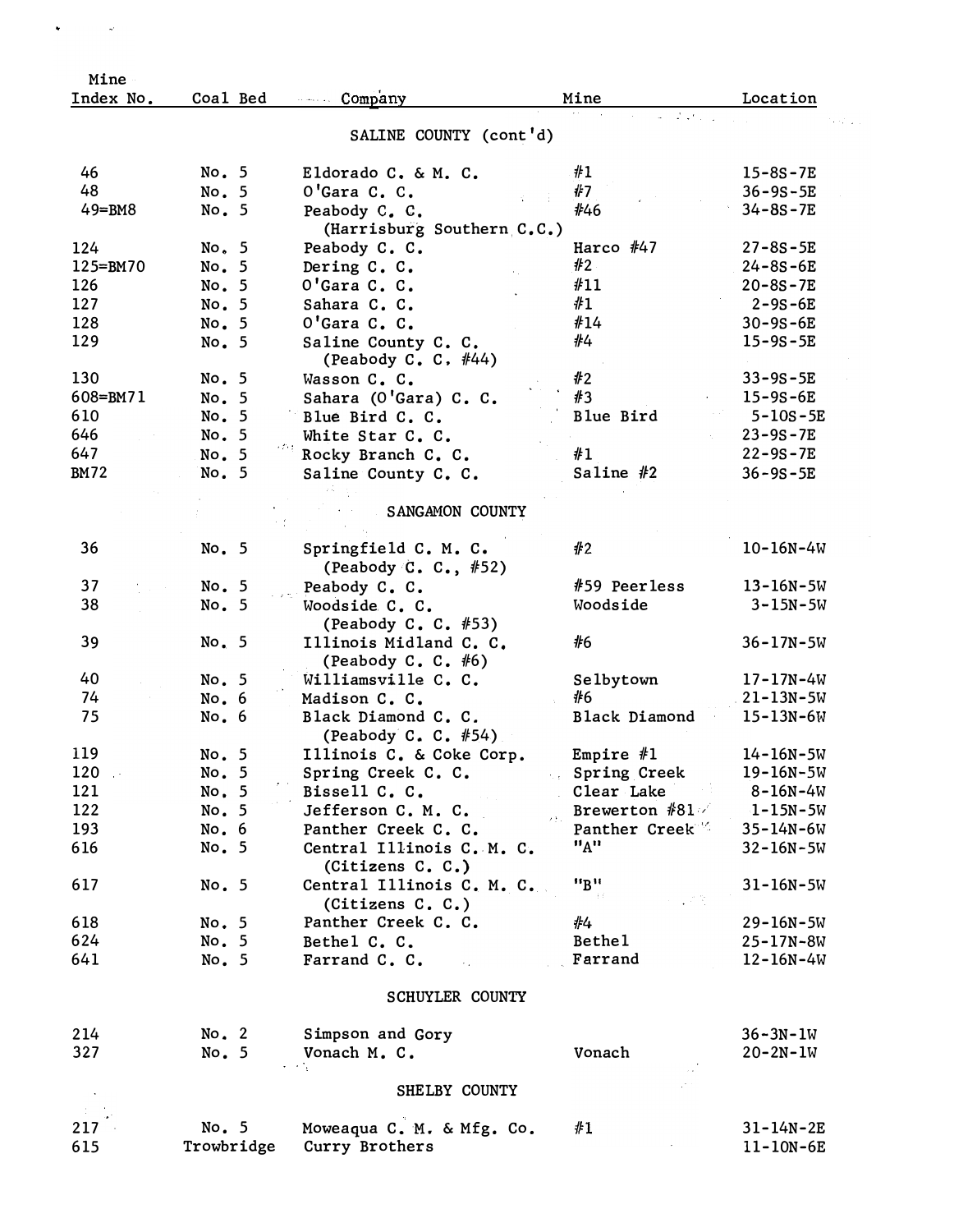| Mine        |                |          |                                         |                            |                                      |  |
|-------------|----------------|----------|-----------------------------------------|----------------------------|--------------------------------------|--|
| Index No.   |                | Coal Bed | Company                                 | Mine                       | Location                             |  |
|             |                |          |                                         |                            |                                      |  |
|             |                |          | STARK COUNTY                            |                            |                                      |  |
| 528         | No. 6          |          | Frank Kingen and Son                    | Kingen                     | $18 - 13N - 7E$                      |  |
| 529         | No.6           |          | Jake McDaniels                          | McDaniels                  | 25-13N-6E                            |  |
|             |                |          |                                         |                            |                                      |  |
|             |                |          | TAZEWELL COUNTY                         |                            |                                      |  |
| 27          | No. 5          |          | Tazewell County C. C.                   | Tazewe <sub>11</sub>       | $6 - 24N - 4W$                       |  |
| 108         | No. 5          |          | Crescent C. C.                          | #2 Groveland               | $18 - 25N - 4W$                      |  |
|             |                |          |                                         |                            |                                      |  |
|             |                |          | VERMILLION COUNTY                       |                            |                                      |  |
|             |                |          |                                         |                            |                                      |  |
| 91          | No.6           |          | Peabody C. C.                           | #24                        | 15-18N-12W                           |  |
| 92          | No. 6          |          | Sharon C. C.                            | Sharon<br>Little Vermilion | $7 - 17N - 11W$                      |  |
| 93<br>94    | No. 6          |          | Bunsen C. C.                            |                            | 19-18N-11W                           |  |
| 95          | No. 7<br>No. 6 |          | Electric C. C.<br>W. C. Shafer          | Electric<br>Shafer         | $10 - 19N - 12W$<br>$-7 - 19N - 11W$ |  |
| 97          | No. 7          |          | Fairmount C. C.                         | Fairmount                  | $34 - 19N - 13W$                     |  |
| 212         | No. 6          |          | Taylor English C. C.                    | #2                         | $3 - 18N - 12W$                      |  |
| 401         | No.6           |          | U. S. Fuel Co.                          | Bunsenville                | $26 - 18N - 12W$                     |  |
| 603         | No. 7          |          | M. and B. C. C.                         | M. and B.                  | $10 - 19N - 12W$                     |  |
| 656         | No. 7          |          | Grape Creek M. C.                       | t a<br>Grape Creek         | $5 - 18N - 11W$                      |  |
|             |                |          |                                         |                            |                                      |  |
|             |                |          | WABASH COUNTY                           |                            | - 04                                 |  |
|             |                |          |                                         |                            |                                      |  |
| 658         |                |          | Friendsville Painter and Bellissa C. C. | Hillcrest                  | $29 - 2S - 13W$                      |  |
|             |                |          | WARREN COUNTY                           |                            | yeta                                 |  |
|             |                |          |                                         |                            |                                      |  |
| 346         | No. 1          |          | Williams                                | Chicken                    | $15 - 11N - 2W$                      |  |
| 357         | No. 1          |          | A. L. Richardson                        | Richardson                 | $24 - 12N - 2W$                      |  |
|             |                |          |                                         |                            |                                      |  |
|             |                |          | WASHINGTON COUNTY                       |                            |                                      |  |
|             |                |          |                                         |                            |                                      |  |
| 86          | No.6           |          | Centralia C. C.                         | #5                         | $25 - 1N - 1W$                       |  |
| 226         | No. 6          |          | Clarkson C. & M. Co.                    | Clarkson                   | $13 - 2s - 3W$                       |  |
| 637         | No.6           |          | Darmstadt C. C.                         | Darmstadt                  | $30 - 2s - 5W$                       |  |
|             |                |          |                                         |                            |                                      |  |
|             |                |          | WHITE COUNTY                            |                            |                                      |  |
|             |                |          |                                         |                            |                                      |  |
| 227         | No. 6          |          | Interstate Fuel & Power Corp. $#1$      |                            | $21 - 6S - 8E$                       |  |
|             |                |          |                                         |                            |                                      |  |
|             |                |          | WILL COUNTY                             |                            |                                      |  |
| 359         | No. 2          |          | Northern Ill. Coal Corp.                | #10                        | 29-33N-9E                            |  |
|             |                |          |                                         |                            |                                      |  |
|             |                |          | WILLIAMSON COUNTY                       |                            |                                      |  |
|             |                |          |                                         | برزئ                       |                                      |  |
| 59          | No. 6          |          | Johnston City C. C.                     | West                       | $24 - 8S - 2E$                       |  |
| 60          | No. $6$        |          | Peabody C. C.                           | #3                         | $1 - 9S - 2E$                        |  |
| $61 = BM27$ | No. $6$        |          | Carterville & Herrin Co.                | <b><i>Jeffrey</i></b>      | $22 - 8S - 2E$                       |  |
|             |                |          | (Pratt Brothers)                        |                            |                                      |  |
| 62          | No.6           |          | Chi., Wil., & Franklin C. C.            | "A"                        | $19 - 8S - 2E$                       |  |
| 63          | No.6           |          | Big Muddy C. and Iron Co.               | #8<br>#3                   | $14 - 8S - 1E$                       |  |
| 64          | No. 6          |          | Hafer Washed C. C.                      |                            | $36 - 8S - 1E$                       |  |

 $\label{eq:2.1} \mathcal{O}(\frac{1}{\sqrt{2}}\log\left(\frac{1}{\sqrt{2}}\right) + \frac{1}{2}\log\left(\frac{1}{\sqrt{2}}\right) + \frac{1}{2}\log\left(\frac{1}{\sqrt{2}}\right)$ 

 $\epsilon_{\rm{max}}$ 

 $\label{eq:2} \frac{1}{2}\sum_{i=1}^n\sum_{j=1}^n\frac{1}{j!}\sum_{j=1}^n\sum_{j=1}^n\frac{1}{j!}\sum_{j=1}^n\sum_{j=1}^n\frac{1}{j!}\sum_{j=1}^n\frac{1}{j!}\sum_{j=1}^n\frac{1}{j!}\sum_{j=1}^n\frac{1}{j!}\sum_{j=1}^n\frac{1}{j!}\sum_{j=1}^n\frac{1}{j!}\sum_{j=1}^n\frac{1}{j!}\sum_{j=1}^n\frac{1}{j!}\sum_{j=1}^n\frac{1}{j!}\sum_{j$ 

 $\mathcal{L}^{\text{max}}_{\text{max}}$ 

 $\label{eq:2} \begin{array}{l} \mathcal{L}_{\mathcal{A}}(\mathcal{A}) \\ \mathcal{L}_{\mathcal{A}}(\mathcal{A}) \end{array}$ 

 $\langle \cdot | \cdot \rangle$ 

 $\overline{a}$  ,  $\overline{b}$